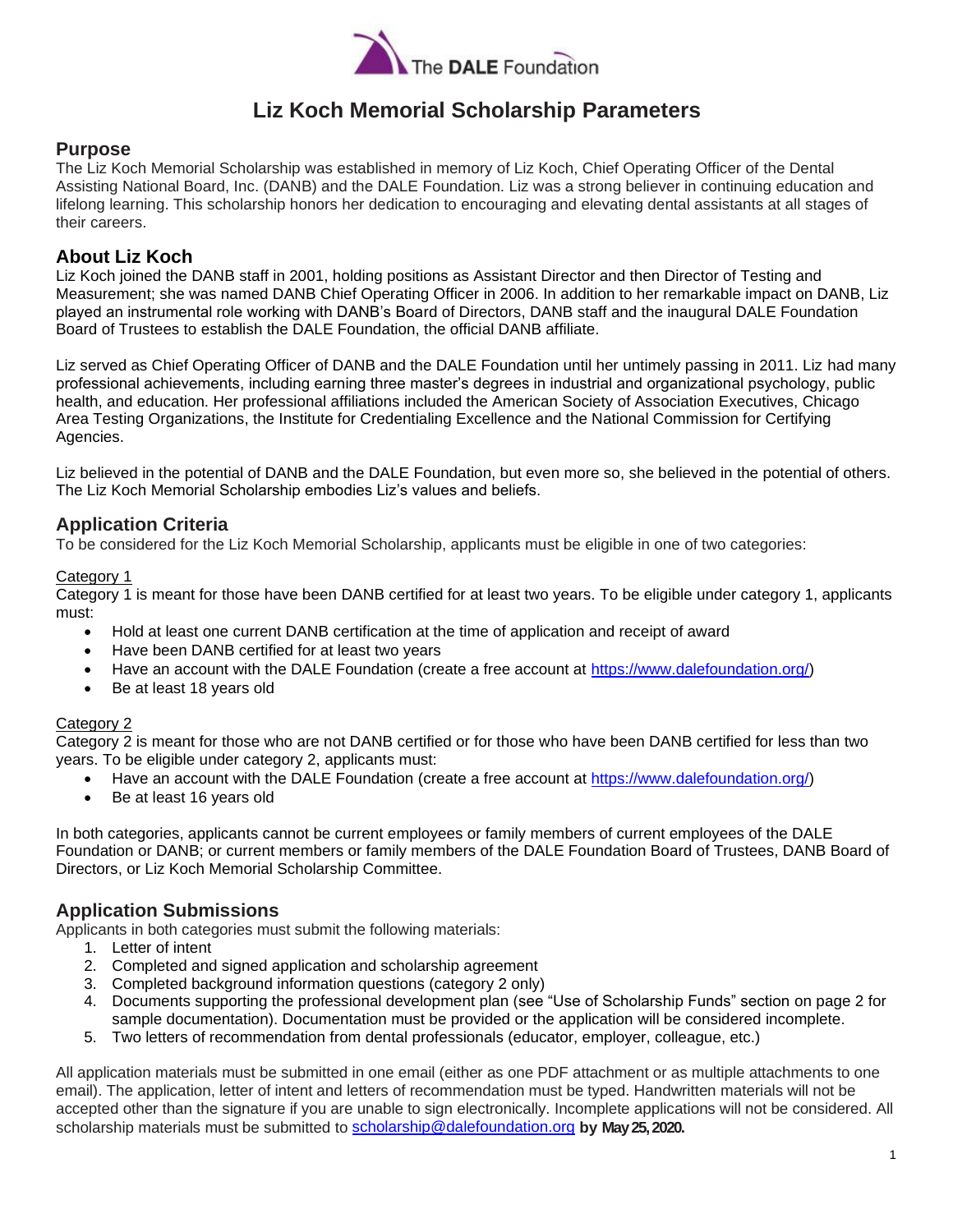

# **Liz Koch Memorial Scholarship Parameters**

### **Award Selection and Amount**

There will be at least one winner per category. Each winner will receive between \$250 and \$1000, depending on the costs associated with the recipient's plan for professional development and the funds available. Winners will also receive access to three products of their choice from the DALE Foundation catalog. In category 1, applicants will be evaluated on their commitment to lifelong learning beyond DANB's Recertification Requirements. In category 2, applicants will be evaluated on their interest in or commitment to the oral healthcare field. In both categories, applicants will be evaluated on their professional development plan; the plan should address two key areas — oral healthcare career development and mentoring others in ways that promote oral health or the oral healthcare professions.

### **Use of Scholarship Funds**

Scholarship funds can be used for professional development activities intended to advance the recipients' knowledge, skills or abilities in the oral healthcare profession, including but not limited to:

- Purchasing continuing education (CE) courses from any ADA CERP, AGD PACE, SHRM or AADOM-approved CDE sponsor/provider
	- The scholarship can be used toward CE courses that the applicant completes between Jan. 1, 2020, and June 30, 2021.
	- **Sample documentation:** Documents must include the course provider, title, description, number of CE credits and fee. If the course will be offered in person rather than online, the course date and location must also be specified.
- Registration for any state, regional or national dental conference
	- The scholarship can be used toward reimbursement of registration fees for dental conferences the applicant attends between Jan. 1, 2020, and June 30, 2021.
	- **Sample documentation:** Documents must include the conference name, location, dates, fees and, if available, a summary of courses the applicant attended or plans to attend.
- Reimbursement of fees for DANB exam(s) for which DANB deems the applicant qualified to take
	- The scholarship can be used toward DANB exam(s) the applicant applies for between June 1, 2019, and June 30, 2021.
- DANB certification renewal fee
	- Funds for certification renewal must be applied by June 30, 2021.
- DANB certification reinstatement fee
	- If the applicant allowed DANB certification to lapse and wishes to reinstate, the scholarship recipient must apply for DANB certification reinstatement by June 30, 2021.
- Enrollment in college courses
	- Courses must be offered by an institution of post-secondary education accredited by an agency recognized by the U.S. Department of Education.
	- The applicant must enroll in the course(s) described in the application by June 30, 2021.
	- **Sample documentation:** Documents may include a printout from the course catalog or other document that includes the course or program title and description.
- Establishing or working with an established mentoring program
	- The applicant must submit a detailed description of a mentoring program he or she has developed or is working with that promotes oral healthcare or the oral healthcare professions.
- Open category, to be defined by applicant, if professional development activities do not fit into the options described above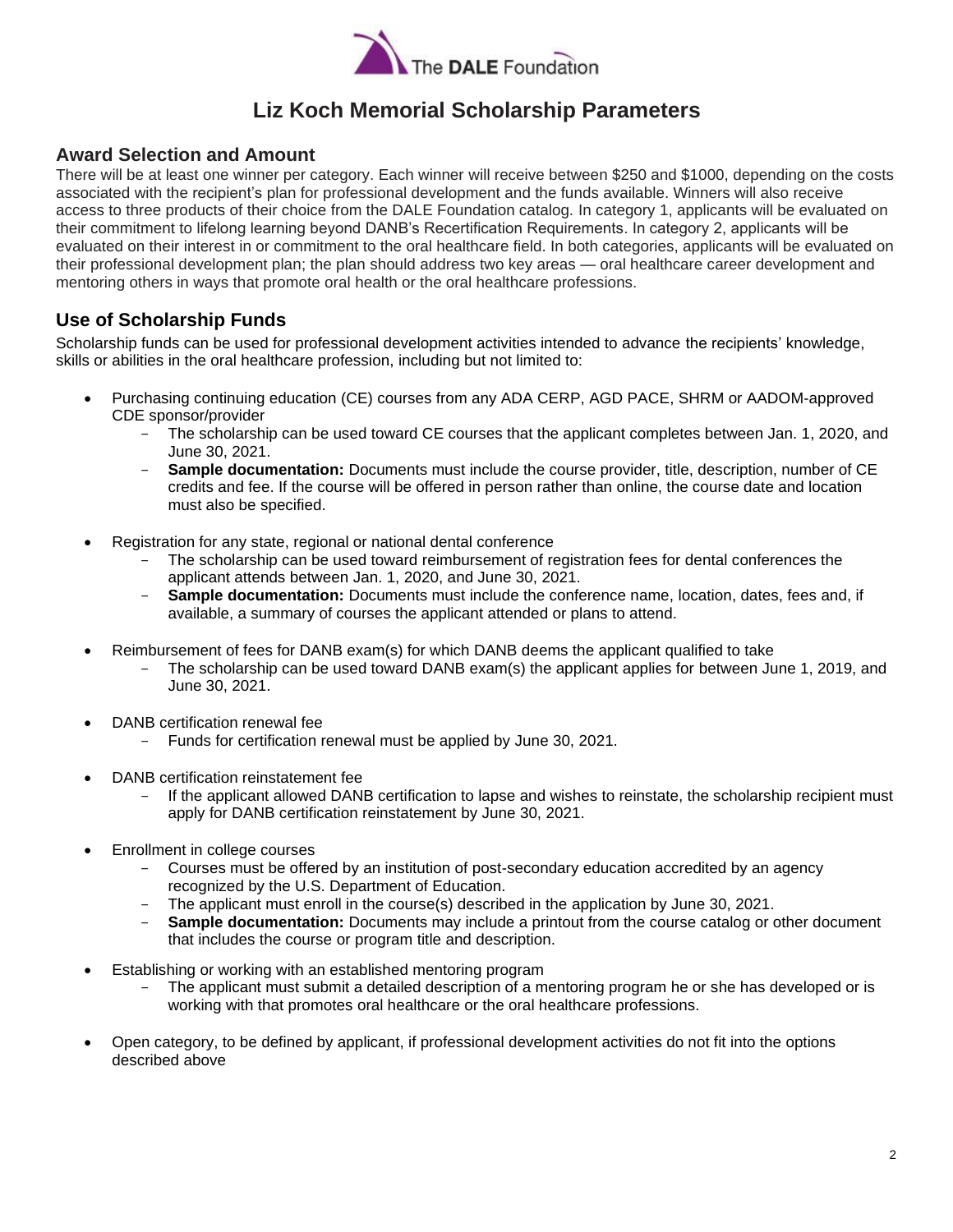

# **Liz Koch Memorial Scholarship Application**

| All scholarship materials must be submitted to scholarship@dalefoundation.org by May 25, 2020. |  |
|------------------------------------------------------------------------------------------------|--|
| <b>Personal Data</b>                                                                           |  |

| Name          |                                      |         |                                                                                                             |
|---------------|--------------------------------------|---------|-------------------------------------------------------------------------------------------------------------|
|               | (Last)                               | (First) | (Middle)                                                                                                    |
|               |                                      |         |                                                                                                             |
| Address       |                                      |         |                                                                                                             |
|               | (Street/PO Box/Suite)                |         |                                                                                                             |
| Address       |                                      |         |                                                                                                             |
|               | (City)                               | (State) | (Zip)                                                                                                       |
|               | DANB certification # (if applicable) |         | Application category: category 1<br>category $2 \Box$<br>(Check one. See page 1 for category descriptions.) |
| Email address |                                      |         | Cell phone (                                                                                                |

### **Background Information Questions** *(Category 2 only)*

Applicants applying through category 2 must answer all three questions. The application will be considered incomplete if all the questions are not answered. For additional information, refer to DANB's Background Information Policy available at www.danb.org. If you answer "yes" to any of the questions below, the DALE Foundation will follow up with you for more information.

- 1. Is your answer "yes" to either of the following?
	- In the last five years, have you been convicted of, or pled guilty or no contest to, a felony or any crime punishable by the confinement in a state or federal prison for any length of time?
	- Are you currently serving a sentence of confinement, home detention, parole, probation, or other court-ordered supervision, or are you subject to a reporting requirement (e.g., sex offender or violent offender registry) in connection with **any** felony conviction received in your lifetime? **Yes** ☐ **No** ☐
- 2. Have you ever been the subject of any of the following?
	- Suspension, revocation, or voluntary surrender of your dental assisting license, registration, or other state-recognized dental assisting credential?
	- Suspension, revocation, or voluntary surrender of a license, registration, or other state-recognized credential in any profession?
	- Loss of authorization to practice dental assisting or any profession as an employee of the federal government?
	- Loss of authorization to practice dental assisting or any profession in a jurisdiction that does not require registration, licensure, or other recognized employment credential?
	- Disciplinary action by a professional regulatory board, certifying or examination agency, or other professional body?
	- Investigation by or dismissal from an educational institution for cheating or any other ethical violation? **Yes** ☐ **No** ☐
- 3. Have you ever been declared mentally incompetent by a court of law? **Yes** ☐ **No** ☐

### **Scholarship Agreement**

I promise to use the scholarship funds for the professional development purposes that I, the recipient, outlined in my scholarship application. I have read and understand the "Use of Scholarship Funds" section on page 2. I understand that if I, the scholarship recipient, fail to comply with the terms of the Scholarship Agreement, the Liz Koch Memorial Scholarship will be regarded as an interest-bearing loan and is to be repaid to the DALE Foundation. Interest will be calculated at the U.S. prime rate on the date the DALE Foundation Scholarship Committee first determines that repayment is required. If required, repayment must be made by a date to be determined by the Scholarship Committee on a case-by-case basis. I agree to abide by *DANB's Code of Professional Conduct*. I agree to allow my name, photo and statements submitted in the scholarship application to be used in scholarship- and marketing-related communications from the DALE Foundation and DANB. I agree to report back to the Scholarship Committee, in writing, one year after the scholarship is awarded, with an update on how I am progressing in my professional development plan.

Signature X and Date X and Date X and Date X and Date X and Date X and Date X and Date X and Date X and Date X